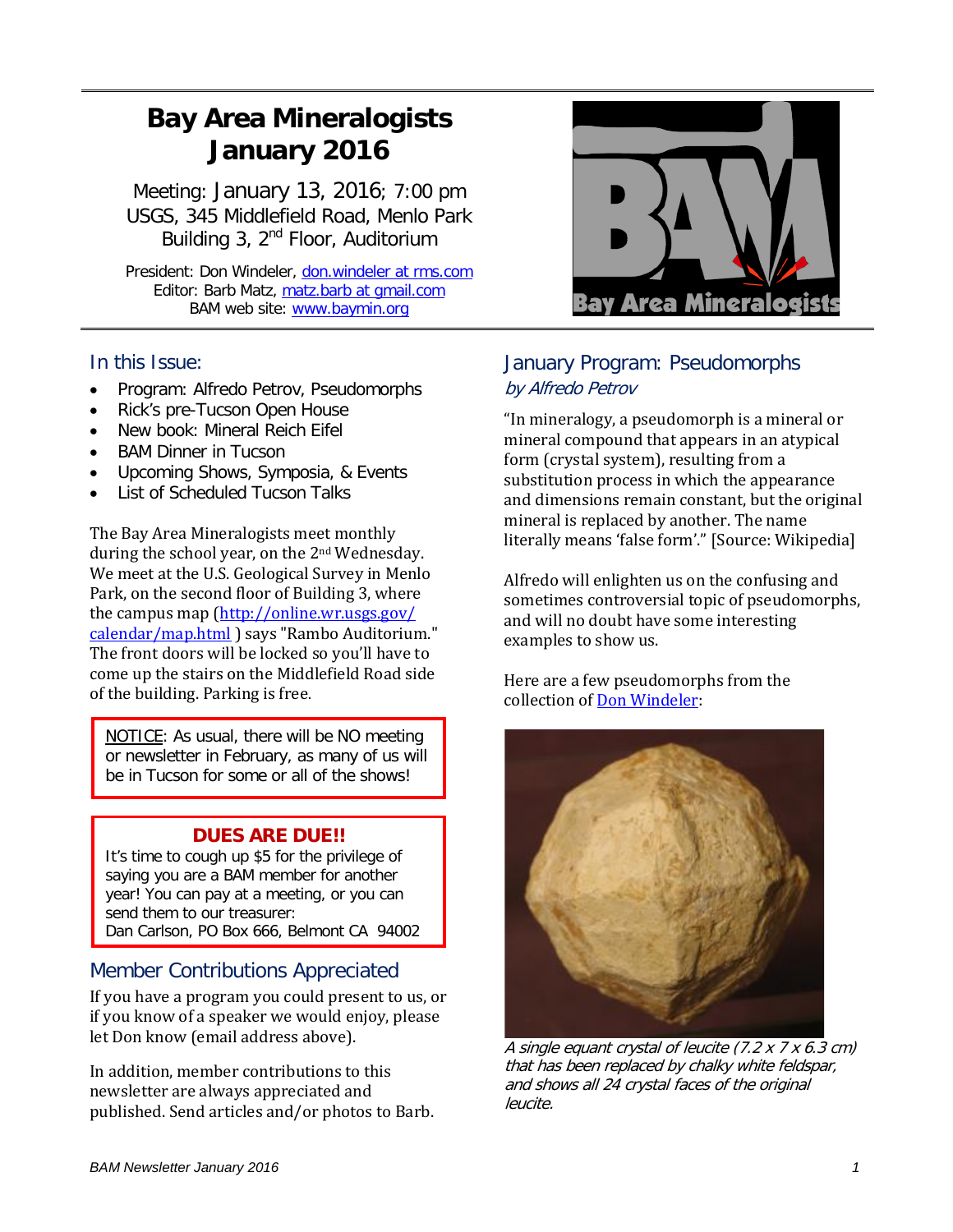

Chalcedony pseudomorph after a hexagonal crystal of aragonite, with a smaller pseudo butting against it. The main crystal is 2.8cm across and 3.3cm long.



One more from Don: A long, thin pseudomorph of black goethite after a single crystal of gypsum, with two areas of later-stage, clear calcite overgrowth. The pseudo retains striations from the original crystal; also is completely hollow. (13.5 x 1 x 0.5 cm)

#### Show & Tell

We'll expect to see a lot of weird and possibly funny looking pseudomorph specimens for show and tell, plus any mineral goodies that were in your Christmas stocking or other holiday appurtenance!

#### Rick's Pre-Tucson Open House

Rick Kennedy will be holding an Open House on **Sunday, January 17th** from 10:00 AM until 6:00ish, at 5360 Colony Park Circle in San Jose.

This year's Open House is a special event: Rick recently acquired a significant collection and he's giving us first choice before its official Tucson debut! It is the Clay Williams Collection – he was primarily a collector of copper minerals from US locations and he also did a lot of digging at Gold Hill over 20 years ago.

Rick says: "my cell is 408-529-9690, as some will get lost!"

### New book: Mineral Reich Eifel by Herwig Pelckmans

The Eifel area, located in Western part of Germany, is known for its volcanic features. The lush green landscape is dotted with crater lakes and remnants of volcano cones. The many quarries and natural outcrops make it a good place to collect mostly micro minerals. The region is quite prolific: over 400 different minerals have been found. Some of them are quite rare, others were new to science: no less than 43 species were first found in the Eifel area (situation December 2015)!

Reasons enough for Weise Verlag, the company that produces the excellent German mineral magazine Lapis, to publish a new book on the minerals of the Eifel area. The title translates as Mineral Kingdom Eifel and refers to the mineral wealth mentioned above. It was written (in German) by two specialists on Eifel minerals: Bernd Engelhaupt and Willi Schüller. It has 340 pages, over 1300 color photos and illustrations, is 28.5 by 24.5 centimeters [approx. 11" x 9.5"], well bound, has a hard cover and a retail price of 59.80 € (about 66 USD).



www.lapis.de www.lapis.de

This "coffee table book" does not only look and feel good, it also has good information in it. Most important are the descriptions of the localities, followed by the descriptions of the minerals (in alphabetical order). Many photos show